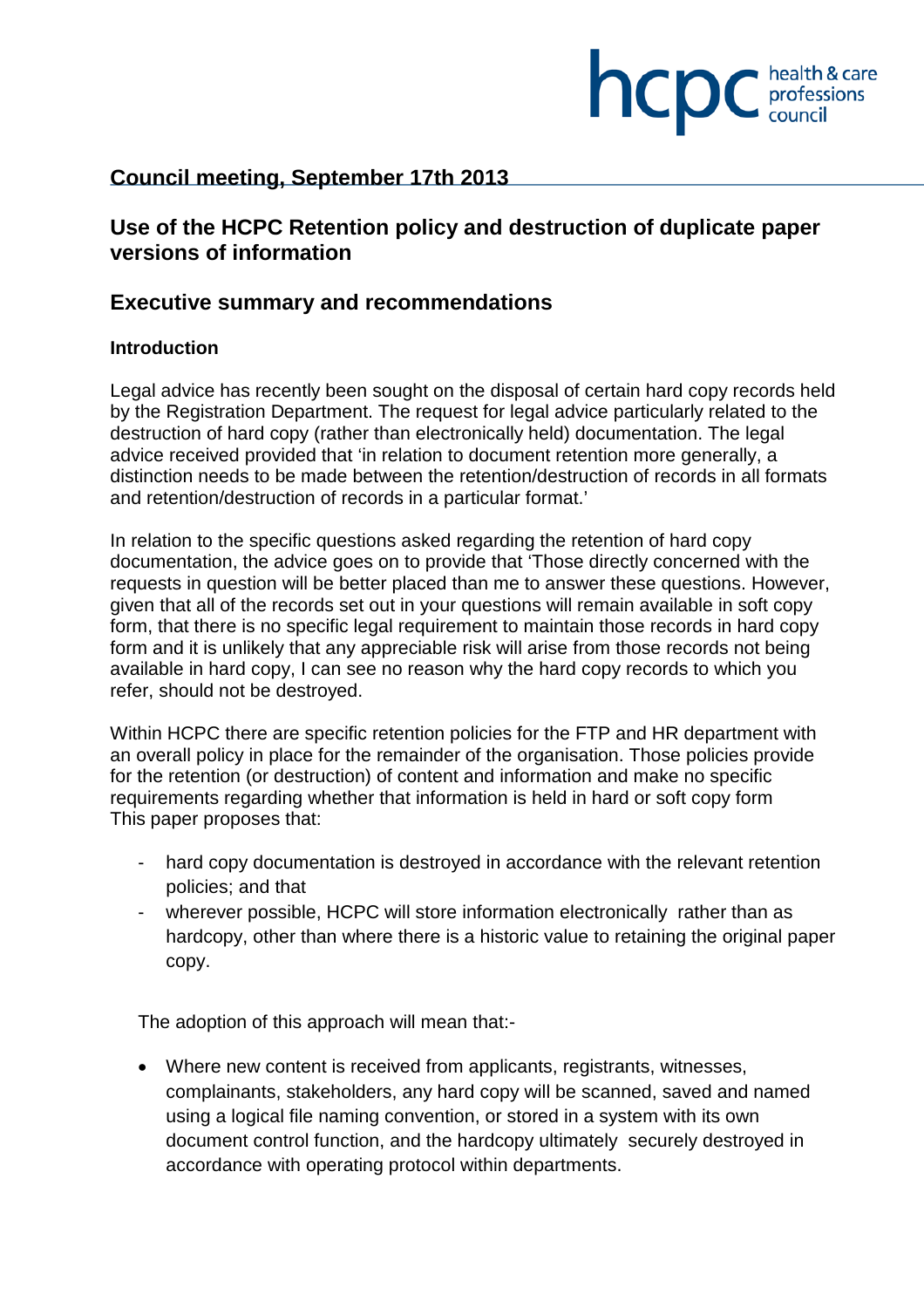- Where new documents are created, they should use a logical file naming convention, or be stored within an existing application (eg NetRegulate; FTP, CMS; ) where there is document control functionality.
- Where content is created from scratch, and a public version is to be retained a pdf should be created from within the appropriate office application and that version stored for the duration of the retention policy. The Microsoft Office application version (Word, Excel, PowerPoint, Visio etc) may be retained for later editorial activity if required. This may be where the original content will need to be refreshed periodically and retyping avoided. There is no requirement to retain hard copy.
- Where an electronic copy exists (pdf, jpeg, Word document, spread sheet, tiff) there is no requirement for a duplicate hard copy paper version. Therefore the paper version will be securely destroyed.
- Hardcopy documents of historic interest may be retained, either at HCPC in the cabinets or archive boxes, or be placed offsite for long term storage.
- Soft copy documentation and data will be held in accordance with relevant retention policies.

A logical file naming convention will also need to be created for documentation that is stored outside of structured systems (FTP CMS, Net Regulate). Over time, we will also need to mark the security level of the document. More guidance on this will follow

. The implementation of these guidelines will result in savings to the archiving budget over time, although initially costs will be increased as paper copies are destroyed.

The move to electronic storage will reduce the opportunity to lose content in paper form, and save archive costs. Search ability should be enhanced, and retention policies become easier to enforce as retention requirements will be implicit from the meta data associated with the electronic file.

There will be some increase in costs due to increased electronic storage of data on the internal IT infrastructure, and any replicated services that we use.

## **Decision**

The Council is asked to agree the following:

- (i) HCPC will adopt a policy of preferred electronic information retention wherever possible, destroying duplicate paper versions where they are available.
- (ii) Existing duplicate paper copies will be progressively destroyed, as time and resources allow.

## **Background information**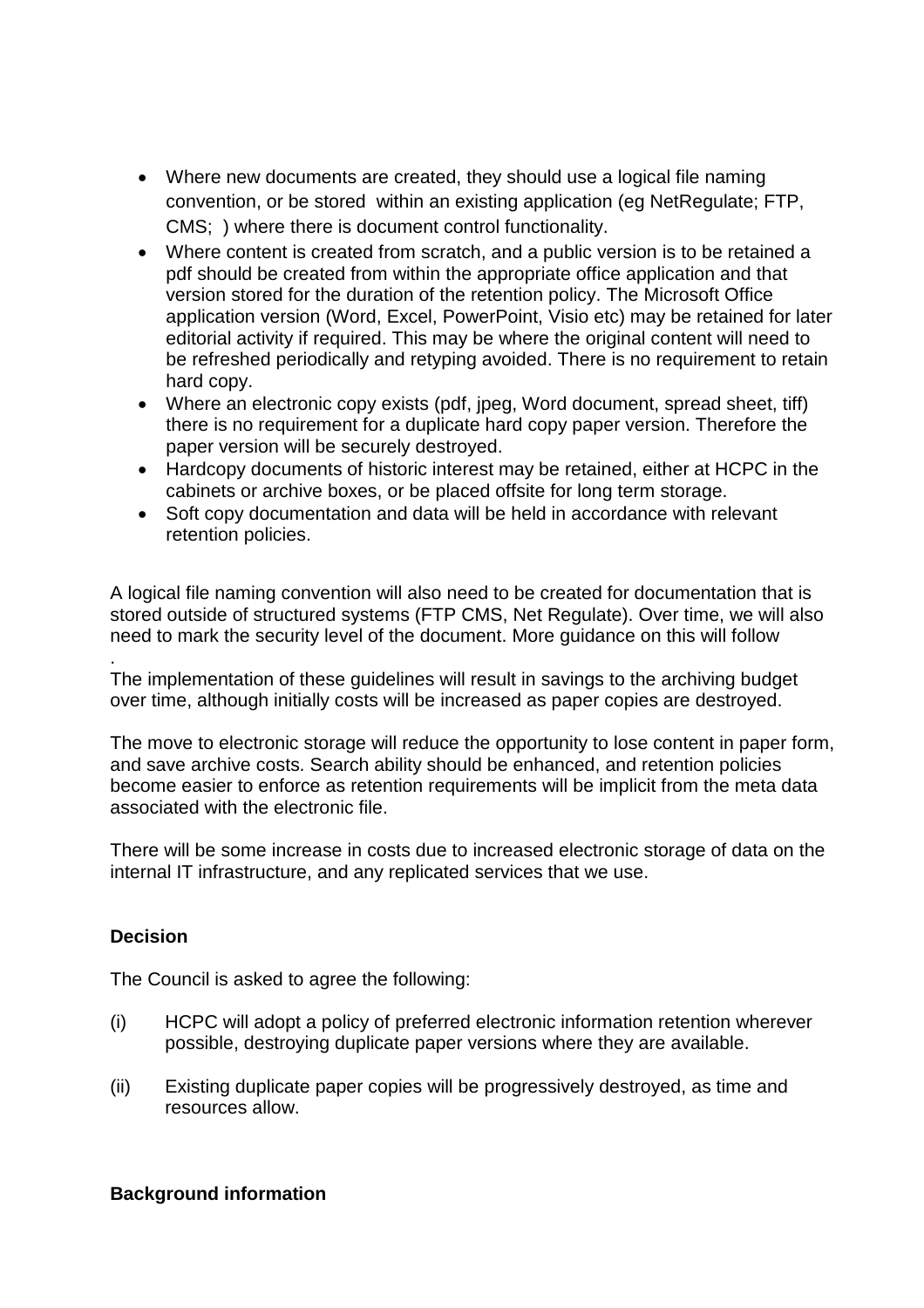See appendices

**Resource implications**  To be assessed

#### **Financial implications**

To be assessed

#### **Appendices**

- 1) Memorandum Jonathan Bracken 17<sup>th</sup> June 2013.
- 2) Requirements for information concerning any document produced.
- 3) Organisational Retention Policy (Audit Committee paper 2012) (HPC updated to HCPC) and minor adjustments highlighted. Note FTP has its own retention policy which is not included here.

### **Date of paper 6 September 2013**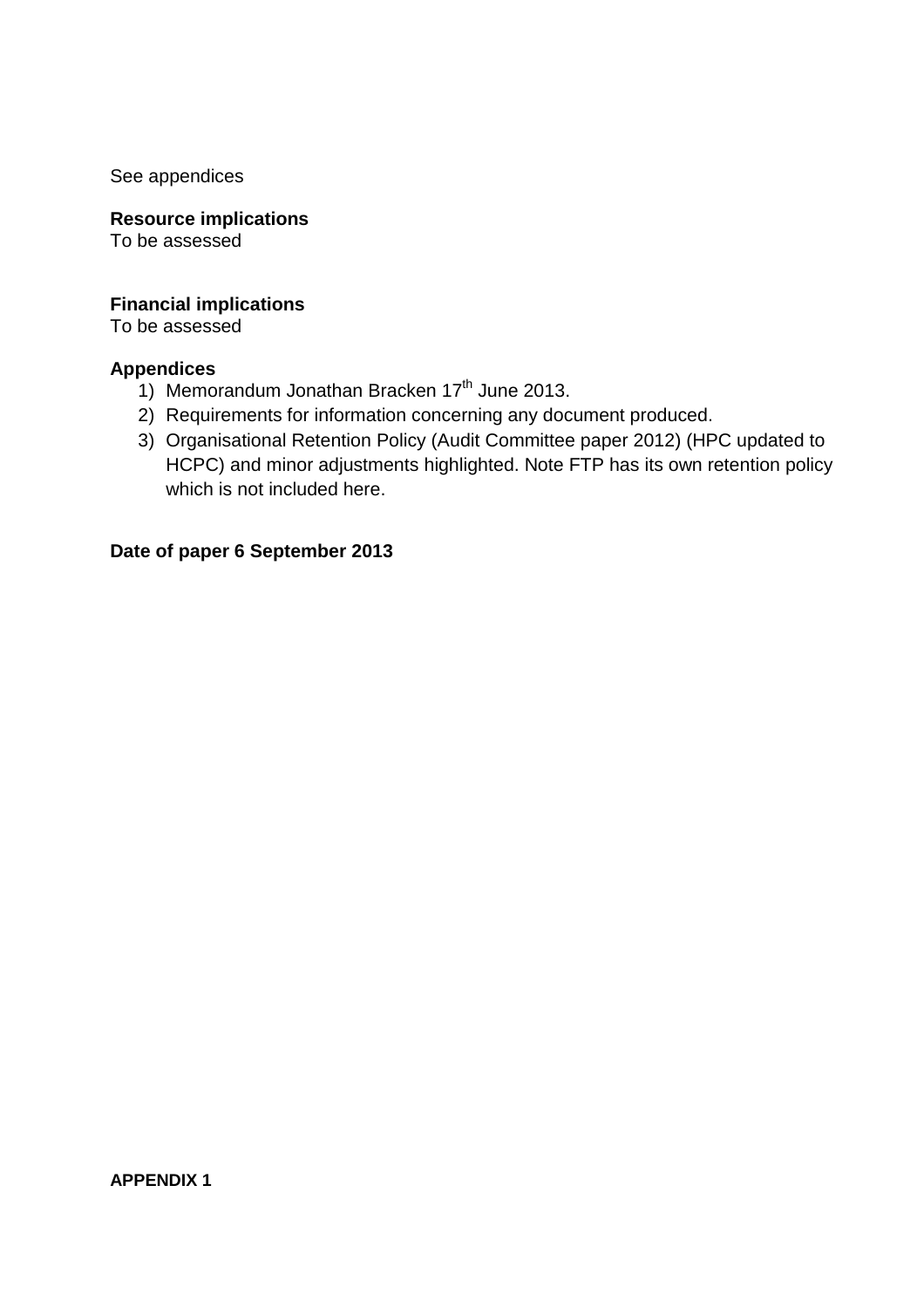# **Memorandum**

**To:** Roy Dunn, HCPC

**From:** Jonathan Bracken

**Date:** 17th June 2013

### **Retention of hard copy documents**

#### Roy,

By email on 28th May 2013, you asked for my advice on the disposal of certain hard copy records held by the Registration Department and, in particular, asked me to answer the following five questions:

- can the Registrations Department destroy hard copy of any or all applications received by CPSM up to or shortly after 2002?
- can the Registrations Department destroy hard copy of any or all applications received by HPC & HCPC after 2002?
- can all hardcopy registration renewals, readmissions and return to practice applications received by HCP/HCPC be destroyed?
- can any hardcopy registration renewals, readmissions and return to practice applications received by CPSM be destroyed?
- can all hard copy CPD audit profiles with supporting information and assessments can be destroyed once scanned and linked to the record?

In relation to document retention generally, a distinction needs to be made between the retention/destruction of records in all formats and retention/destruction of records in a particular format.

In relation to the former, the destruction of a particular record in all formats will have significant implications. The information will be lost to the organisation completely and, therefore, a decision to destroy a record in all formats needs to need to take account of any legal requirements to maintain such records (but, if personal data is involved, balanced against the data protection principles), any applicable limitation periods, the accepted practice for documents of that class and other relevant factors, including the business/commercial aspects of doing so.

In relation to the latter, which is the basis of your five questions, the situation is far more straightforward. As the record would be maintained a 'soft' format, the information will remain available to the HCPC. Consequently, the decision on disposal of hard copy records where the same record is kept in another format simply becomes a commercial decision, based on the following questions:

> • *is there any legal obligation or imperative to maintain the records in a particular form?*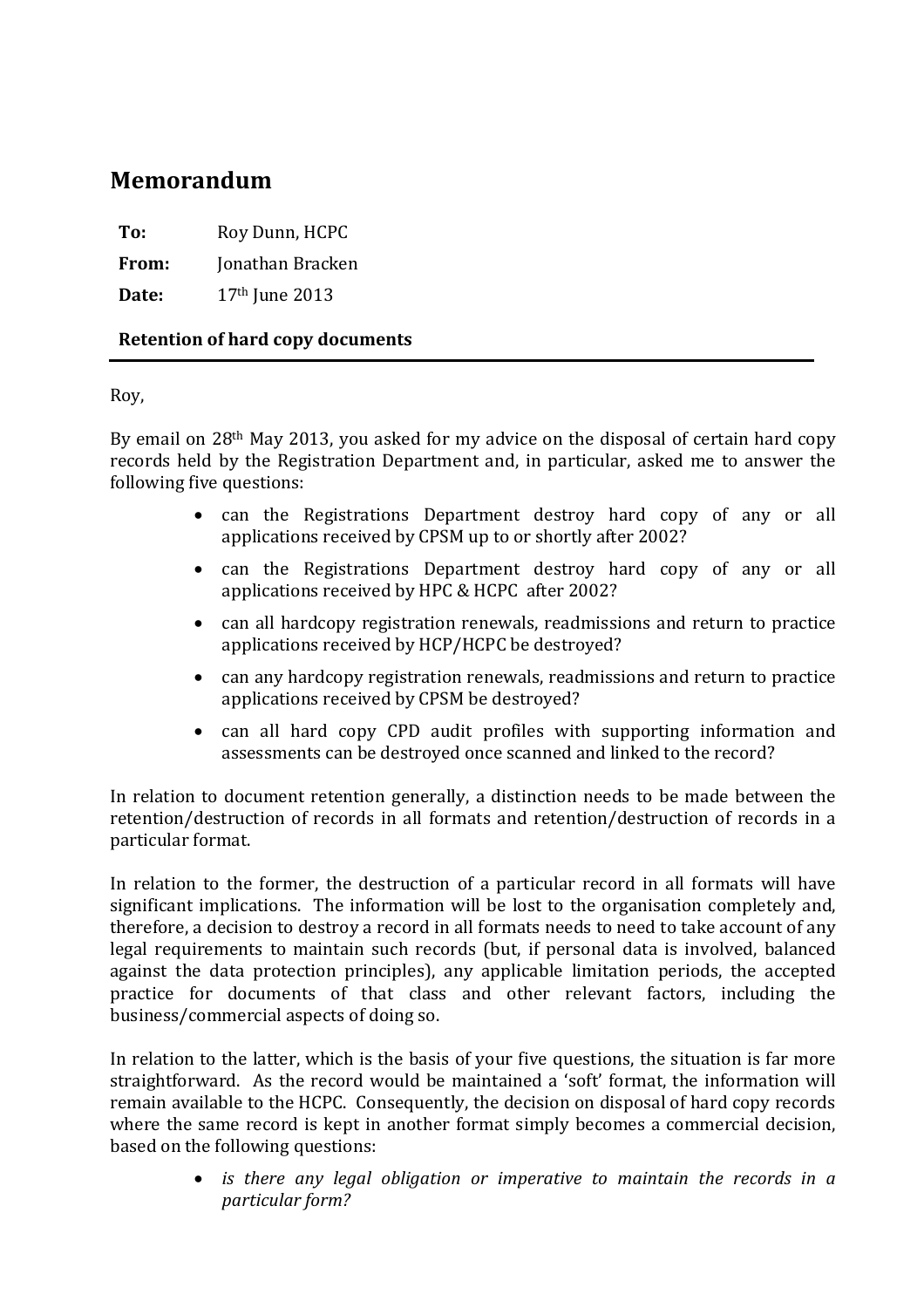Some documents, such as certain public records and health and safety forms, must be retained for specified periods in the particular form in which they were created. For some other documents, such as insurance policies, there will be a commercial legal imperative (rather than requirement) to maintain the records in their original form, as it may be the only evidence of cover if a claim needs to be after a lengthy period of time.

• *If there is no legal obligation or imperative to maintain paper records, how likely is it that they need to be kept in that format so they can be referred to in that format?*

Some records may simply not yield all of the information required if they are only kept in soft copy form. For example, transactional documents may have embossed marks, stamps or punches which can only be seen and verified from the hard copy.

• *How often are the original hard copy records in a particular class consulted?*

This is a fairly obvious but important question which will help inform a commercial decision. If records which do not need to be maintained for legal purposes are rarely or never consulted in their original, hard copy, form then it is unlikely that they need to be retained for lengthy periods in that format.

• *If records are referred to, how likely is it that a legal, reputational or other risk will arise from the original, hard copy, record not being available?*

If it is necessary to prove that a person signed a document, producing the original version of that document will undoubtedly be 'best evidence', but the need to do so is quite rare. Today, a huge volume of business is conducted without documents being signed (for example, car or home insurance purchased online), reliance being placed upon the subsequent 'course of dealing' between the parties (use of email or IP address, payment, issue of documents etc.) as proof of their contract. A registrant who claimed that a registration-related record was not theirs because the HCPC could not produce an original, signed, document would need to answer the difficult but obvious question of, if that was the case, why they had been practising in reliance upon that registration?

Those directly concerned with the records in question will be better placed than me to answer these questions. However, given that all of the records set out in your questions will remain available in soft copy format, that there is no specific legal requirement to maintain those records in hard copy form and it is unlikely that any appreciable risk will arise from those records not being available in hard copy, I can see no reason why the hard copy records to which you refer should not be destroyed.

## **JKB**

#### **APPENDIX 2**

**Requirements for information concerning any document produced.**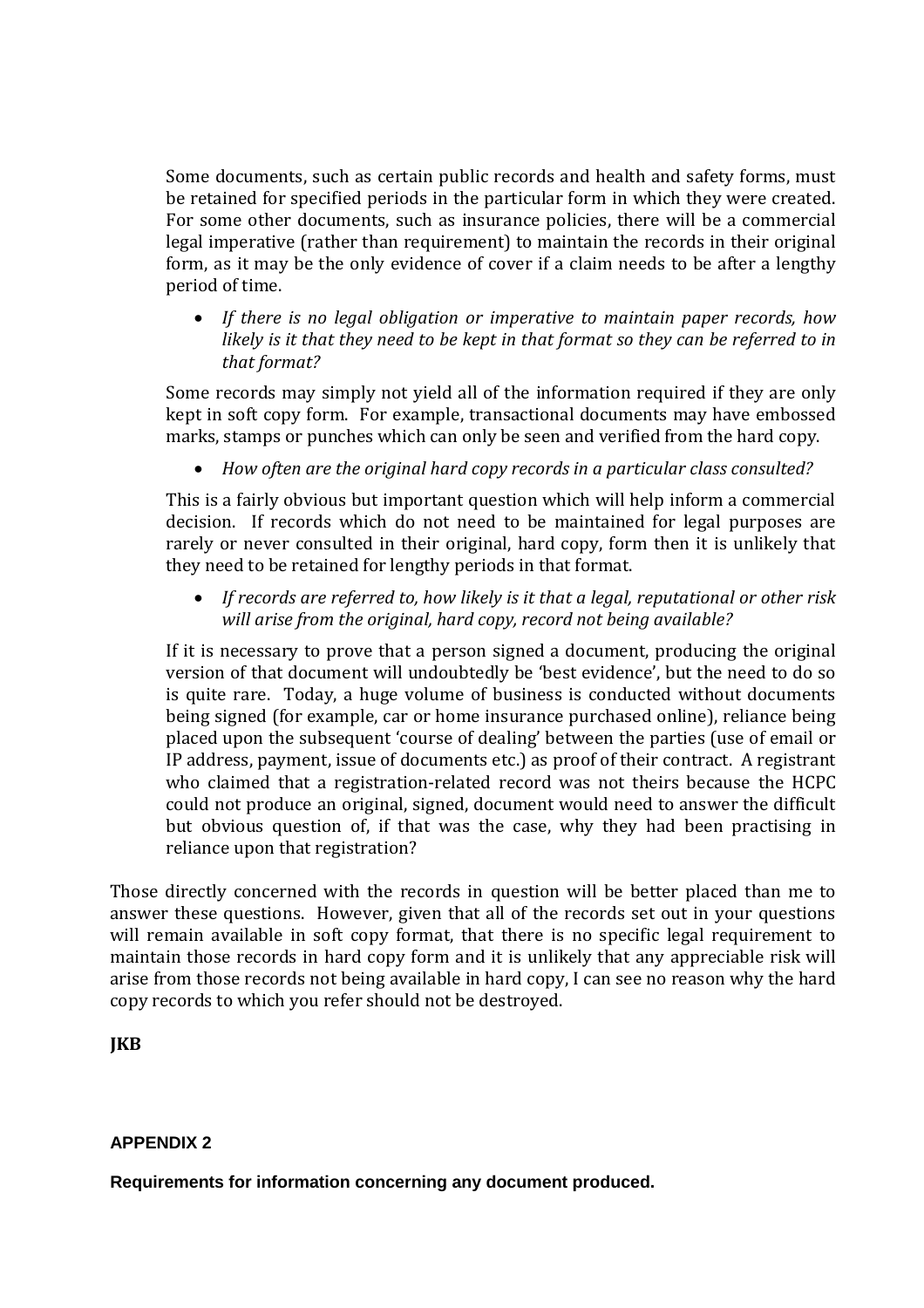Meta data convention will include the following items:

- Originating department
- Author
- Data created
- Status of document (draft / final)
- Security (protection) level required
- Retention period proposed

**APPENDIX 3**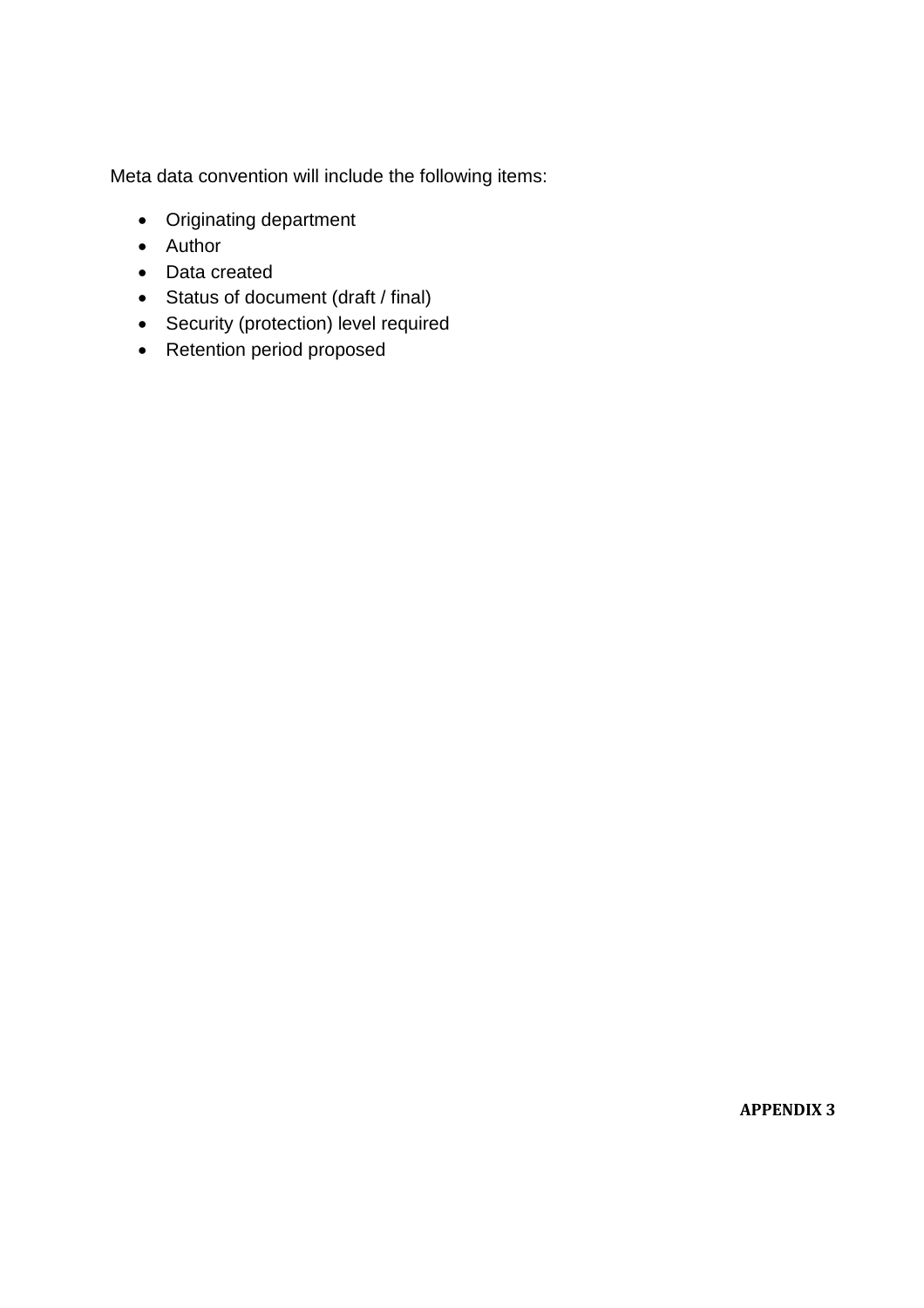# **Record Retention and Disposal Policy**

#### **Introduction**

The HCPC recognises that its records are a vital asset which need careful management to enable the HCPC to conduct its business and comply with its statutory obligations. This policy sets out the HCPC's arrangements for the management of its records.

The effective management of records in all formats depends as much on their efficient disposal as well as their long-term preservation. The untimely destruction of records may adversely affect service delivery but so will the unnecessary retention of outdated and potentially inaccurate records. Disposal is necessary not only to reduce administrative burdens but also to ensure that information is not retained for longer than necessary and that accurate records are maintained for appropriate periods to satisfy applicable operational and legal requirements.

This policy is also important in assisting HCPC to comply with its obligations under the Data Protection and Freedom of Information Acts.

The Data Protection Act 1998 requires that personal data must be:

- adequate, relevant and not excessive;
- accurate and where necessary kept up to date;
- not kept for longer than is necessary for its purpose.

The Freedom of Information Act 2000 provides rights of access to information held by public bodies and the link between that Act and effective records management will be immediately apparent. The quality of the records which the HCPC holds will affect its ability to respond to requests under the Act. If records are not created and managed effectively then they will not be found when needed.

#### **Retention Periods**

The Retention Schedule which forms part of this policy (**the Schedule**) sets out the length of time that records should be retained and extends to all records identified in the Schedule, irrespective of the media on which they are created or held including:

- paper;
- digital files (including databases, Word documents, spread sheets, webpages and e-mails);
- photographs and videotapes.

Retention periods are determined based upon the nature of the information held, not the medium in which it is maintained. For example, information which is held in a digital format should only be retained for the same period as it would be kept if it was in paper form. However, it is not necessary to retain both paper and digital versions of the same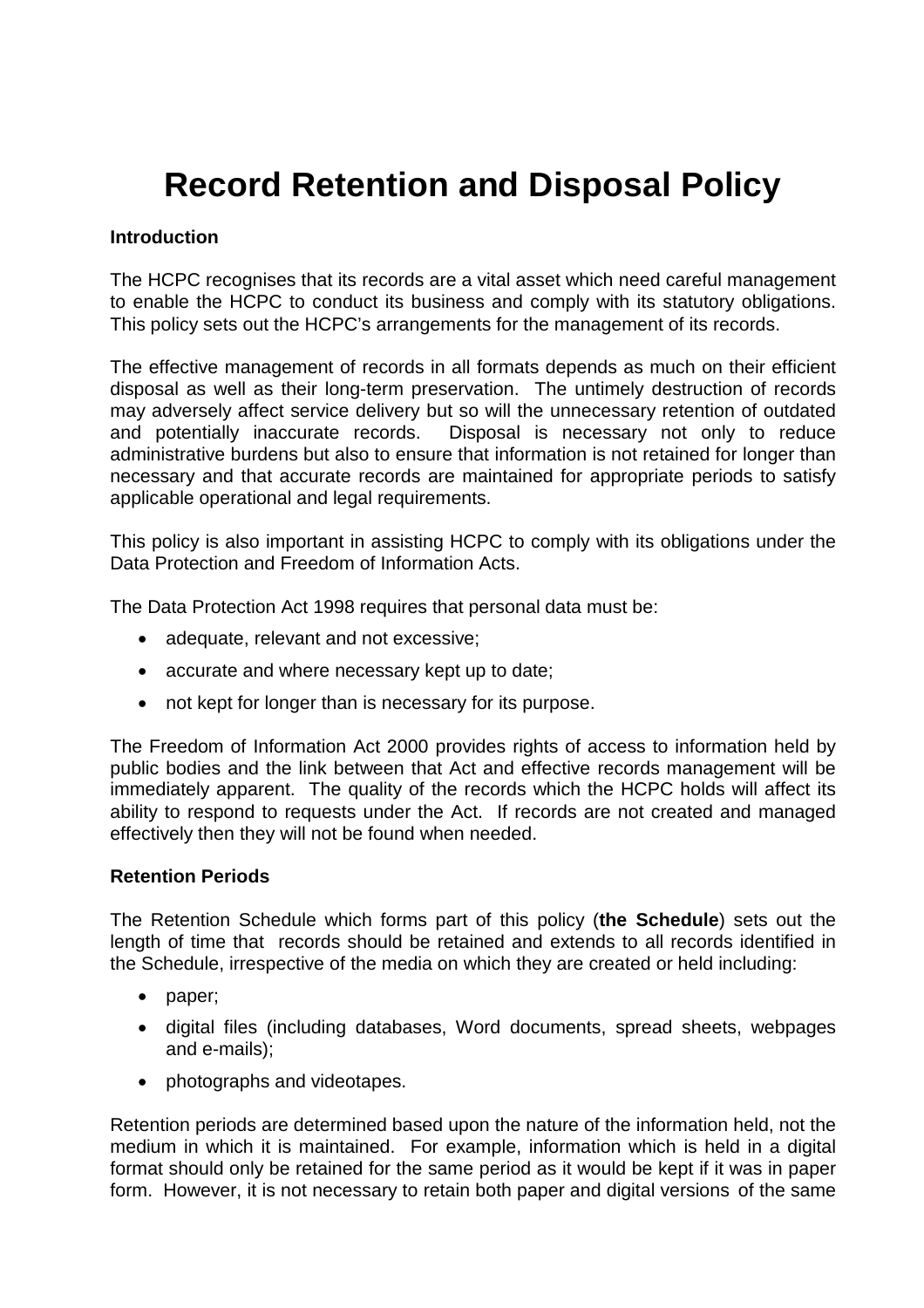record, nor to retain duplicate copies of records. Retention arrangements for digital records should ensure that they will remain complete, unaltered and accessible throughout the retention period.

The value of information tends to decline over time, so the majority of records should only be retained for a limited period of time and eventually be destroyed. A recommended minimum retention period, derived from operational or requirements, is provided for each category of record in the Schedule and applies to all records within that category.

During their retention period, operational needs may require records to be held in different locations and on different media, but they should always be properly managed in accordance with this policy.

A small proportion of records which are considered to be of permanent historical significance will be preserved in the HCPC's archives. The Information Services Manager, working in consultation with the Chief Executive, is responsible for the selection of records for permanent preservation and the maintenance of the archives of the HCPC and its predecessor entities.

### **Disposal**

Records should be reviewed as soon as possible after the expiry of the retention period. It need not be a detailed or time consuming exercise but there must be a considered appraisal of the contents of the record.

A record should not be destroyed without verification that:

- no work is outstanding in respect of that record and it is no longer required by any department within the HCPC;
- the record does not relate to any current or pending complaint, investigation, dispute or litigation;
- the record is unaffected by any current or pending request made under the Freedom of Information Act or Data Protection Act.

A record must be made of all disposal decisions and destruction should be carried out in a manner that preserves the confidentiality of the record. Confidential paper records should be placed in confidential waste bins and digital records will need to be either physically destroyed or erased to the current standard. Deletion of digital files is not sufficient. All copies of a record, in whatever format, should be destroyed at the same time.

#### **Variation**

Information needs are dynamic and therefore this policy is a 'living' document which the HCPC will amend as the need arises.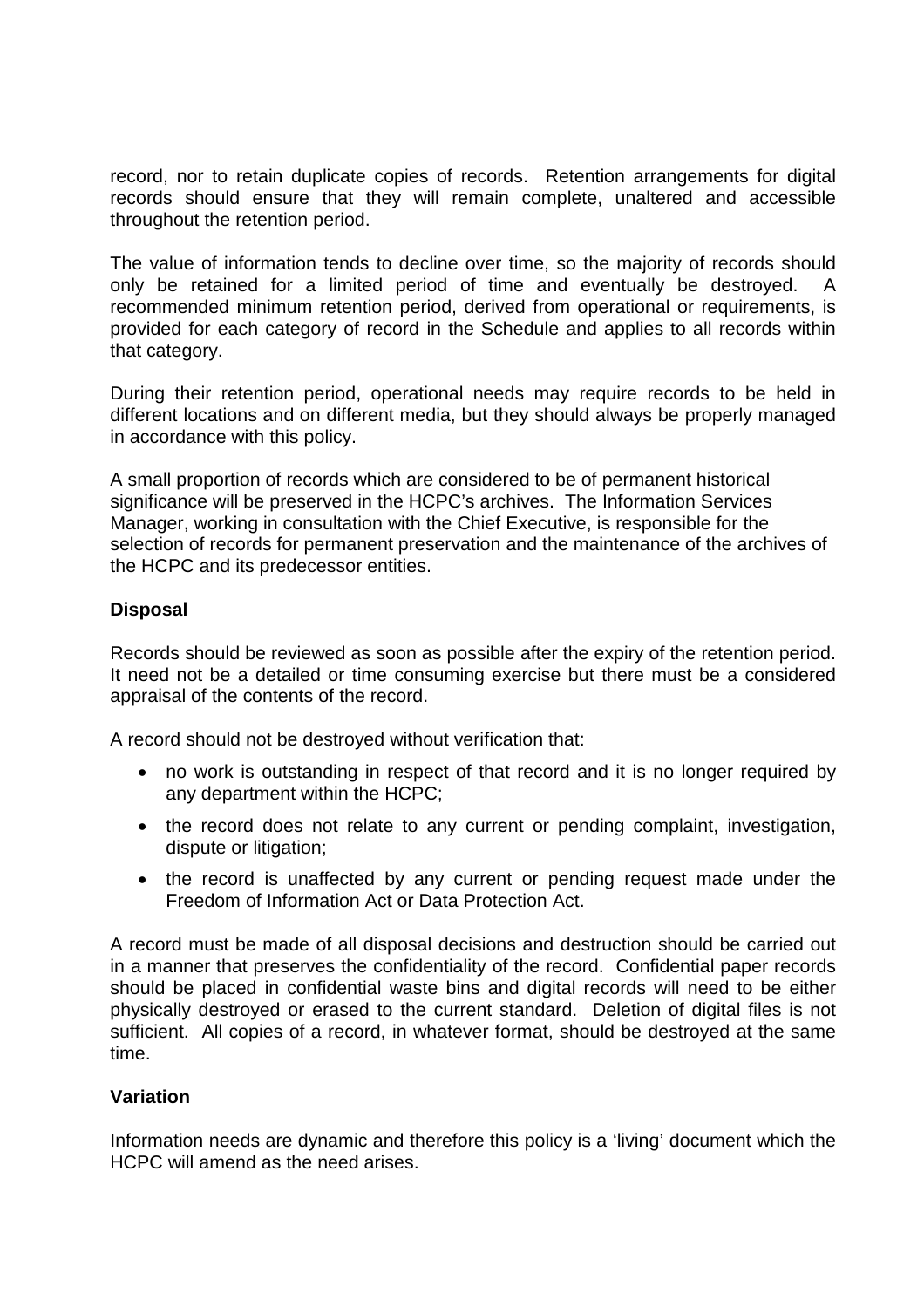Any review of retention periods should take account of relevant statutory and legal requirements and consideration of the overall operational value of records, including:

- on-going operational, accountability and audit needs;
- best practice in the applicable professional field;
- the probability of future use;
- the long-term historical or research value of the record;
- the costs of retention or destruction;
- the risks associated with retaining or destroying the record.

# **Other Records**

Many records have no significant operational or evidential value and are not subject to retention under this policy but may be destroyed once they have served their primary purpose. These include:

- requests for forms and brochures;
- meeting rooms reservation requests;
- compliment slips and similar items which accompany documents;
- superseded distribution or mailing lists;
- drafts of documents;
- working papers which are the basis of the content of other documents;
- notices of meetings and other events;
- invitations and notices of acceptance or apologies;
- magazines, marketing materials, catalogues, directories, etc.

This is not an exhaustive list but merely indicates the types of record which have no significant operational or evidential value and may be destroyed once their effective use has ended.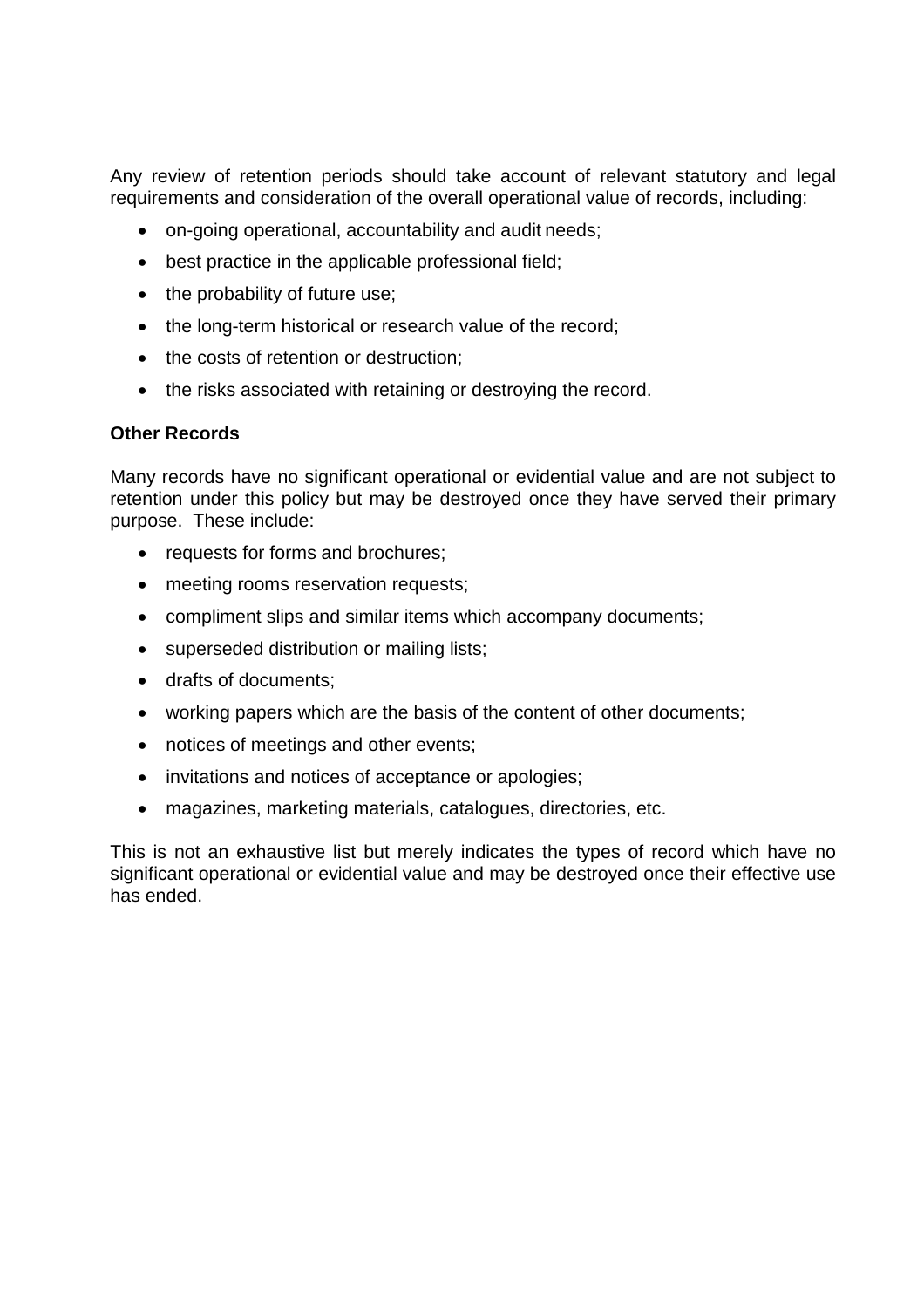# **Retention Schedule**

| <b>Description</b>                                     | <b>Disposal Period</b>   |
|--------------------------------------------------------|--------------------------|
| Annual plans                                           | 25 years                 |
| Annual plan reviews                                    | 25 years                 |
| <b>Quarterly reviews</b>                               | 25 years                 |
| <b>Quarterly reports</b>                               | 25 years                 |
| <b>Risk registers</b>                                  | 6 years after superseded |
| Other meeting minutes                                  | 6 years                  |
| Presentations                                          | 6 years                  |
| Memoranda of Understanding with other public<br>bodies | 6 years after superseded |
| Other correspondence                                   | 6 years                  |
| Formal consultations and responses                     | 25 years                 |

| Corporate Plan                        | 25 years                 |
|---------------------------------------|--------------------------|
| <b>Annual Report and Accounts</b>     | 25 years                 |
| <b>Report to Parliament</b>           | 25 years                 |
| Legal advice                          | 6 years                  |
| Litigation papers                     | 6 Years                  |
| External correspondence               | 6 Years                  |
| External briefing notes etc.          | 6 Years                  |
| Committees' terms of reference        | Life of the organisation |
| Council and Committee papers          | Life of the organisation |
| Council and Committee agendas         | Life of the organisation |
| <b>Council and Committee minutes</b>  | Life of the organisation |
| <b>Gifts and Hospitality Register</b> | Life of the organisation |
| <b>Conflicts of Interest Register</b> | Life of the organisation |
| General formal correspondence         | 6 Years                  |

| <b>Description</b>                   | <b>Disposal Period</b>                                 |
|--------------------------------------|--------------------------------------------------------|
| Financial authorities or delegations | 6 years after authority or<br>delegation is superseded |
| Asset registers                      | 6 years after disposal                                 |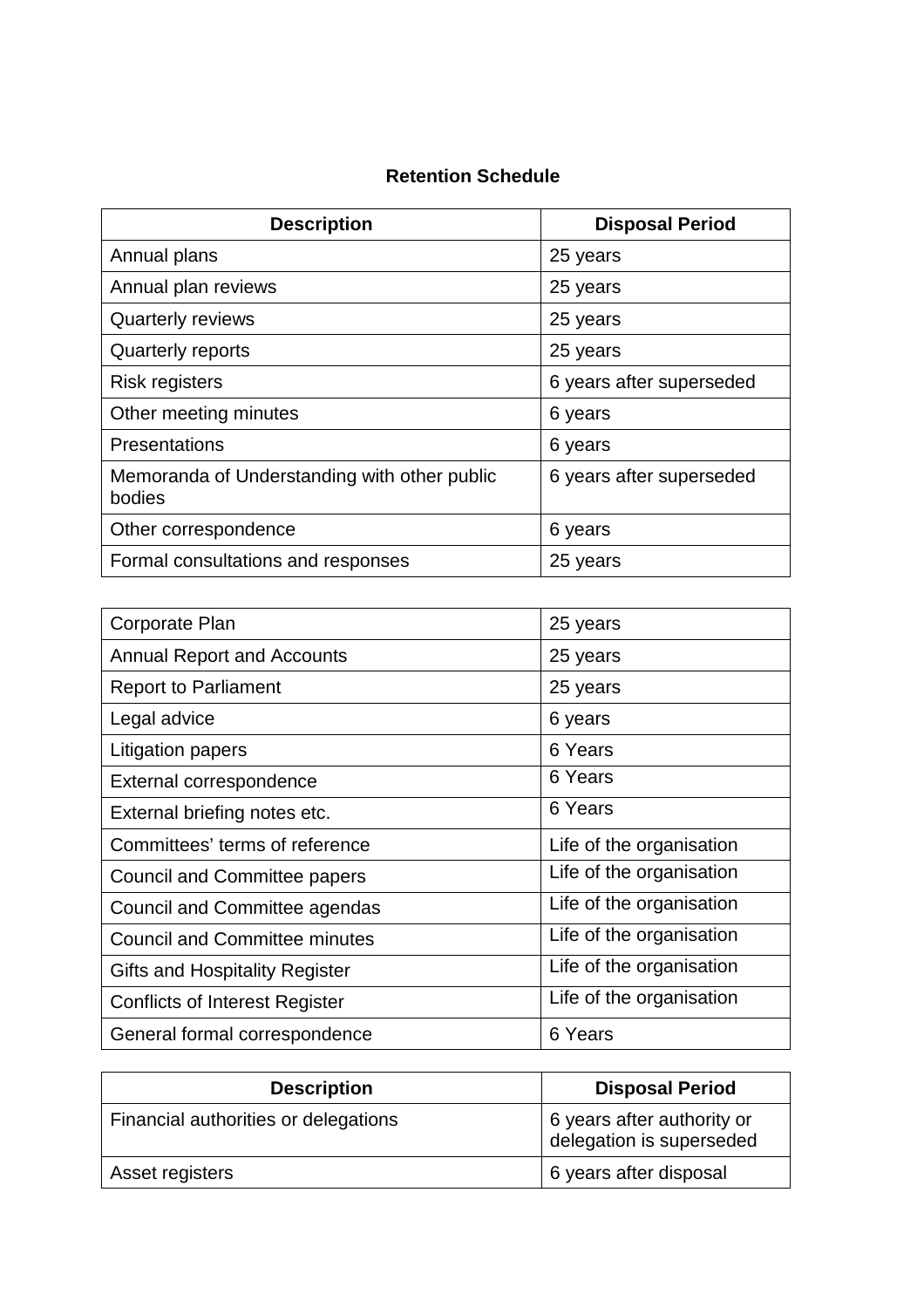| Land registers                                                                                                                  | 12 years after disposal                                         |
|---------------------------------------------------------------------------------------------------------------------------------|-----------------------------------------------------------------|
| Audit investigations (external)                                                                                                 | 6 years after action                                            |
| Financial records relating to Capital works projects                                                                            | 6 years after action/project<br>is completed                    |
| Investment records                                                                                                              | 2 years after investments<br>are liquidated or matured          |
| Procedure manuals                                                                                                               | 2 years after superseded                                        |
| Cancelled cheques                                                                                                               | 2 years                                                         |
| Dishonoured cheques                                                                                                             | 2 years                                                         |
| Paid/presented cheques                                                                                                          | 2 years                                                         |
| Stoppage of cheque payment notices                                                                                              | 2 years                                                         |
| Record of cheques opened books                                                                                                  | 2 years                                                         |
| Cheque registers                                                                                                                | 2 years                                                         |
| Record of cheques drawn for payment                                                                                             | 6 years                                                         |
| Bank deposit books/slips/stubs                                                                                                  | 2 years                                                         |
| Bank deposit summary sheets; summaries of daily<br>banking; cheque schedules                                                    | 2 years                                                         |
| Reconciliation files / sheets                                                                                                   | 2 years                                                         |
| Unpaid cheque records                                                                                                           | 2 years                                                         |
| Bank statements, periodic reconciliations                                                                                       | 7 years                                                         |
| Electronic banking and electronic funds transfer -<br>Cash transactions; payment instructions; deposits;<br>withdrawals         | Disposal action in line with<br>paper records                   |
| Electronic banking and electronic funds transfer -<br><b>Audit trails</b>                                                       | Retain for the same period<br>as the base transaction<br>record |
| <b>Expenditure sheets</b>                                                                                                       | 6 years                                                         |
| Cash books/sheets                                                                                                               | 6 years                                                         |
| Summary cash books                                                                                                              | 2 years                                                         |
| Creditors' history records; lists/reports                                                                                       | 6 years                                                         |
| Statements of accounts outstanding; outstanding<br>orders                                                                       | 2 years                                                         |
| Statements of accounts - rendered/payable                                                                                       | 2 years                                                         |
| General and subsidiary ledgers produced for<br>purposes of preparing certified financial statements<br>or published information | 6 years                                                         |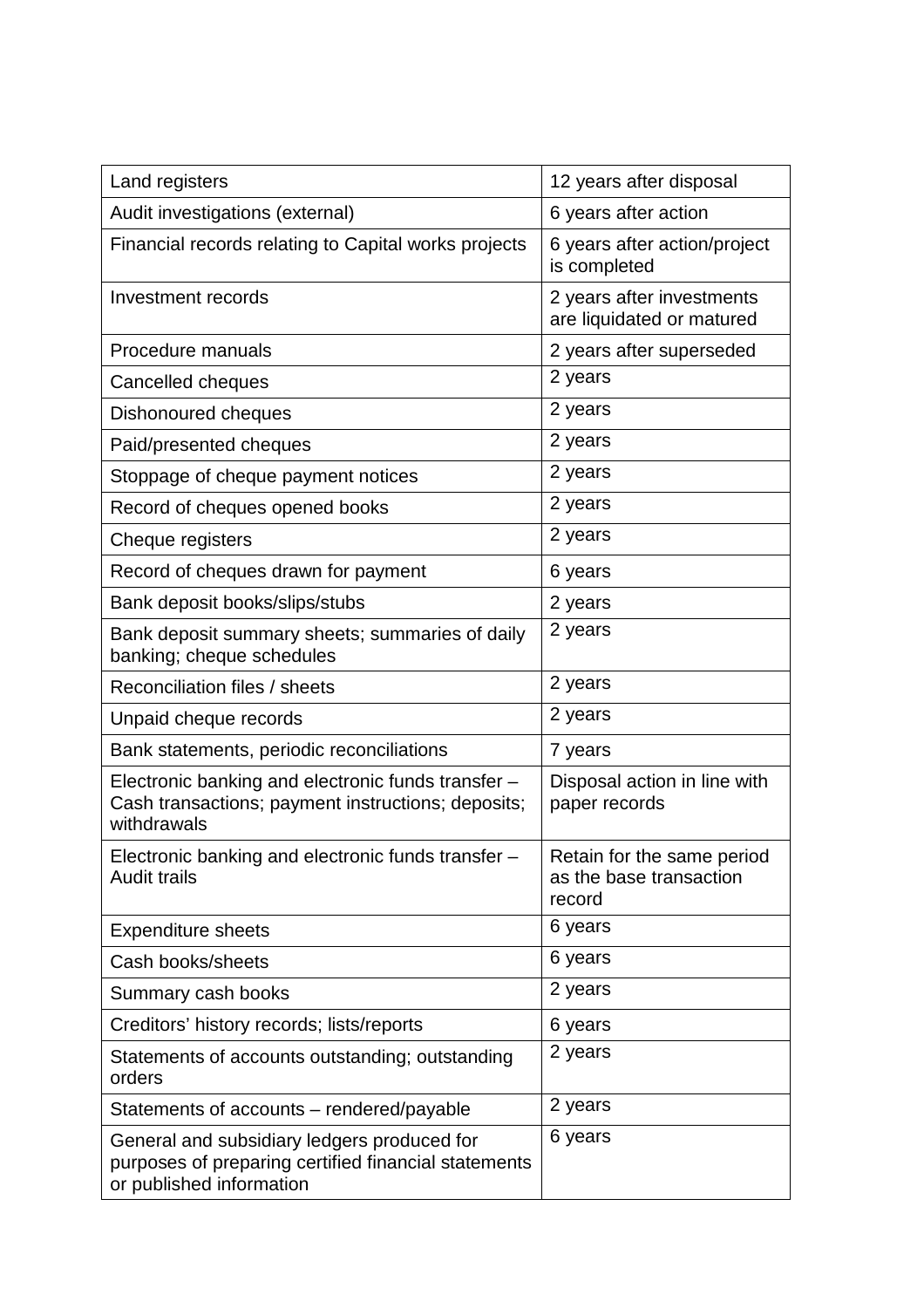| Creditor's ledgers                                                                                     | 6 years                                                             |
|--------------------------------------------------------------------------------------------------------|---------------------------------------------------------------------|
| Other ledgers                                                                                          | 2 years                                                             |
| Audit - ledger postings                                                                                | 2 years                                                             |
| Journals – prime records for raising of charges                                                        | 6 years                                                             |
| Journals - routine adjustments                                                                         | 2 years                                                             |
| Year-end balances, reconciliations and variations<br>to support ledger balances and published accounts | 6 years                                                             |
| Receipt books/butts; office copies of receipts                                                         | 6 years                                                             |
| Postal remittance books / records                                                                      | 6 years                                                             |
| Receipt books/records for imposts                                                                      | 6 years                                                             |
| Revenue cash books/sheets/records                                                                      | 6 years                                                             |
| Copies of invoices/debit notices rendered on<br>debtors                                                | 6 years                                                             |
| Source documents/records used for raising<br>invoices/debit notes                                      | 6 years                                                             |
| Copies of invoices an copies of source documents                                                       | 2 years                                                             |
| Employee pay histories                                                                                 | 6 years                                                             |
| Salary ledger cards/records                                                                            | 6 years                                                             |
| Copies of salaries/wages payroll sheets                                                                | 2 years                                                             |
| Equipment registers/records                                                                            | 6 years after disposal or<br>asset or last asset in the<br>register |
| Records relating to the calculation of annual<br>depreciation                                          | 6 years after disposal or<br>asset or last asset in the<br>register |
| Financial statements/summaries prepared for<br>inclusion in quarterly/annual reports                   | 6 years                                                             |
| Periodic financial statements prepared for<br>management on a regular basis                            | Destroy when cumulated<br>into quarterly/ annual<br>reports         |
| Travel and subsistence claims and authorisations                                                       | 6 years                                                             |
| Personal payroll history                                                                               | Until age 107                                                       |
| Authorisation of overtime or travel time claims                                                        | 6 years                                                             |
| Applicants & Registrants direct debit mandates                                                         | Until age 107                                                       |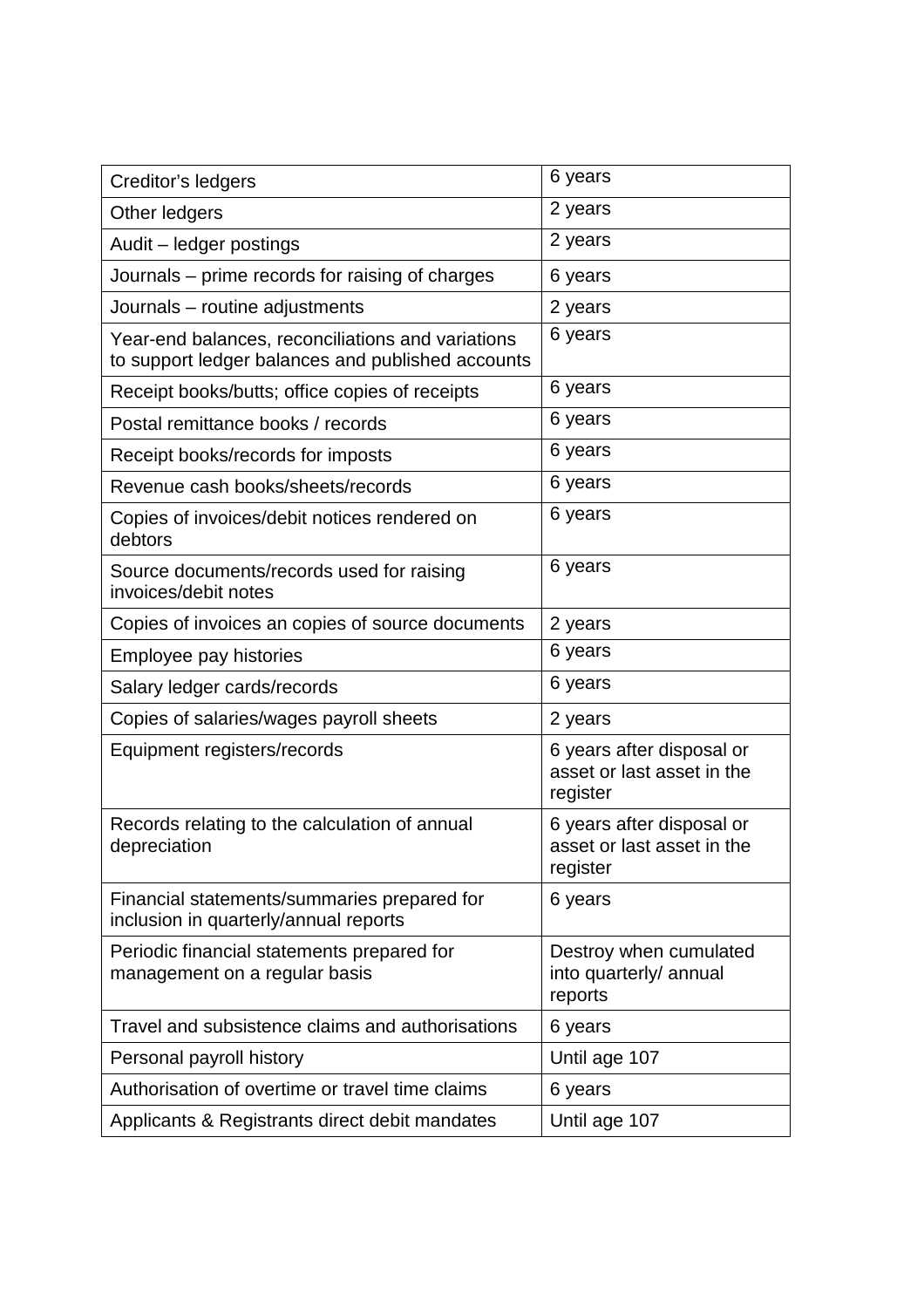#### **Contract Records**

| <b>Description</b>                                | <b>Disposal Period</b>                                    |
|---------------------------------------------------|-----------------------------------------------------------|
| Initial proposal - end user requirement           | 6 years                                                   |
| List of approved suppliers                        | Regularly updated active<br>document                      |
| <b>Statement of interest</b>                      | 1 year from date of last<br>paper                         |
| Draft specification                               | Destroy when specification<br>has been agreed             |
| Agreed specification                              | 6 years from end of contract                              |
| Evaluation criteria                               | 6 years from end of contract                              |
| <b>Invitation to Tender</b>                       | 6 years from end of contract                              |
| Unsuccessful tender documents                     | 1 year from date of last<br>paper                         |
| Successful tender document                        | 6 years from award of<br>contract                         |
| Interview panel - report and notes of proceedings | 1 year from end of contract                               |
| Commissioning letter 1 year from end of contract  | 1 year from end of contract                               |
| Signed contract                                   | 6 years from end of contract<br>or 12 years if under seal |
| Reports from contractors                          | 2 years from end of contract                              |
| Records of complaints                             | 6 years from end of contract                              |
| Disputes over payment                             | 6 years from end of contract                              |
| <b>Final accounts</b>                             | 6 years from end of contract                              |
| Minutes and papers of meetings                    | 25 years                                                  |
| Changes to requirements                           | 6 years from end of contract                              |
| Forms of variation                                | 6 years from end of contract                              |
| <b>Extensions to contract</b>                     | 6 years from end of contract                              |

# **Internal Audit**

| <b>Description</b>                                                                                     | <b>Disposal Period</b>                            |
|--------------------------------------------------------------------------------------------------------|---------------------------------------------------|
| Audit reports (including interim), where these have<br>included the examination of long term contracts | 6 years                                           |
| Report papers used in the course of a fraud<br>investigation                                           | 6 years after legal<br>proceedings have concluded |
| Other audit reports (including interim)                                                                | 3 years                                           |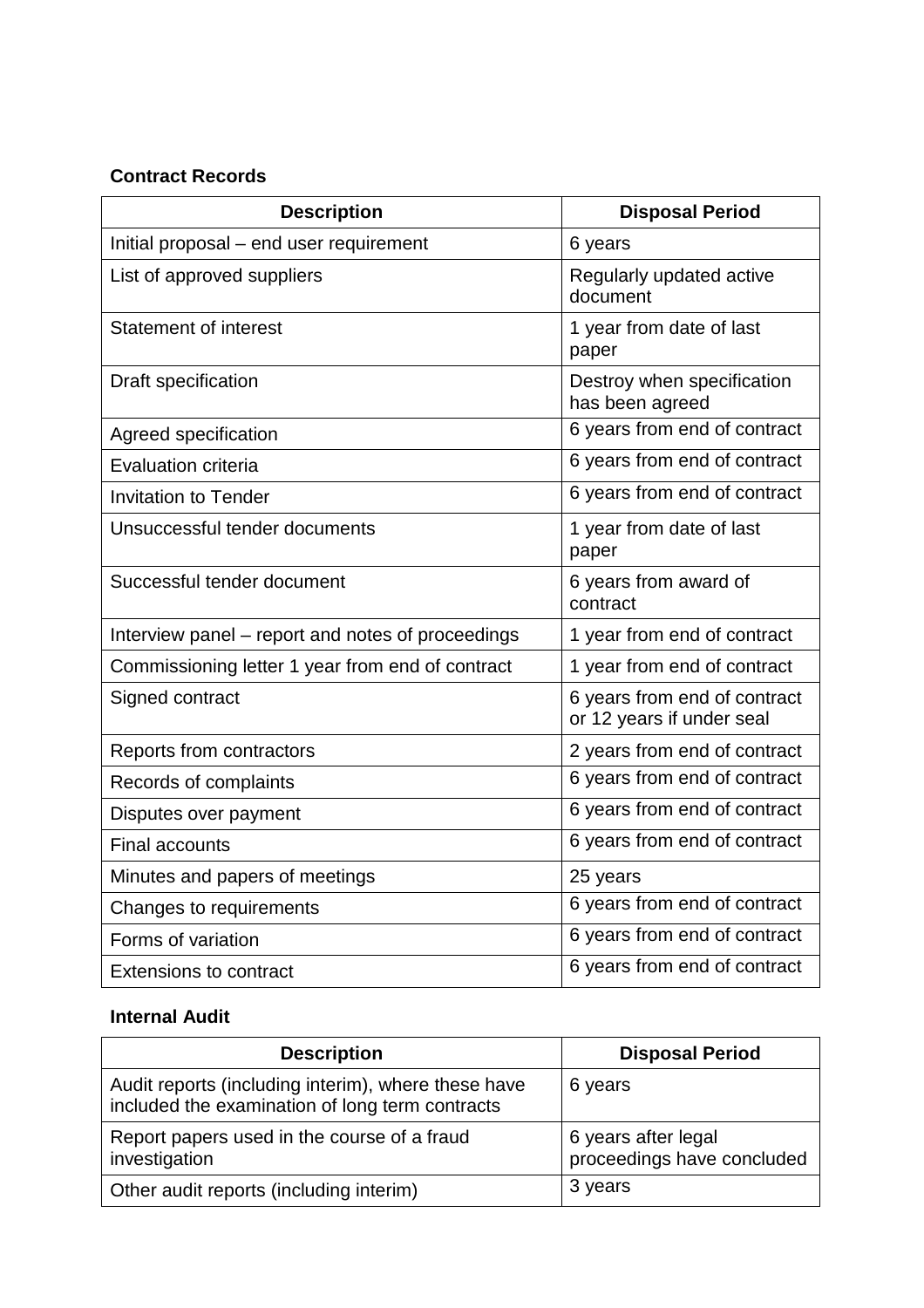| Terms of reference                                        | 3 years                                 |
|-----------------------------------------------------------|-----------------------------------------|
| Programmes/plans/strategies                               | One year after last date of<br>the plan |
| Correspondence                                            | 3 years                                 |
| Minutes of meetings and related papers                    | 3 years                                 |
| <b>Working papers</b>                                     | 3 years                                 |
| Internal audit guides                                     | When superseded                         |
| Manuals and guides relating to departmental<br>procedures | When superseded                         |
| Local auditing standards                                  | When superseded                         |
| <b>Internal Audit Plan</b>                                | Disposal after audit<br>completed       |

# **Health and Safety**

| <b>Description</b>                                                                   | <b>Disposal Period</b>                                                  |
|--------------------------------------------------------------------------------------|-------------------------------------------------------------------------|
| Reporting of Injuries, Diseases and Dangerous<br><b>Occurrences Regulations 1995</b> | 3 years                                                                 |
| Health and safety inspection reports                                                 | Review 12 years after issue                                             |
| Accident books                                                                       | Review 3 years after date of<br>last entry                              |
| Accident reports                                                                     | Review 5 years after action<br>or 6 years after any claim is<br>settled |

# **Buildings Records**

| <b>Description</b>                          | <b>Disposal Period</b>              |
|---------------------------------------------|-------------------------------------|
| <b>Specifications Review</b>                | 25 years after contract end         |
| Bills of quantity                           | Review 16 years after<br>completion |
| Tender documents - rejected                 | Review 16 years after<br>completion |
| Tender documents - accepted                 | Review 16 years after<br>completion |
| Agreements with contractors and consultants | Review 16 years after<br>completion |
| Maintenance manuals                         | Destroy when no longer<br>required  |
| Final accounts                              | Review after 25 years               |
| Client project board minutes and papers     | Review 25 years after date          |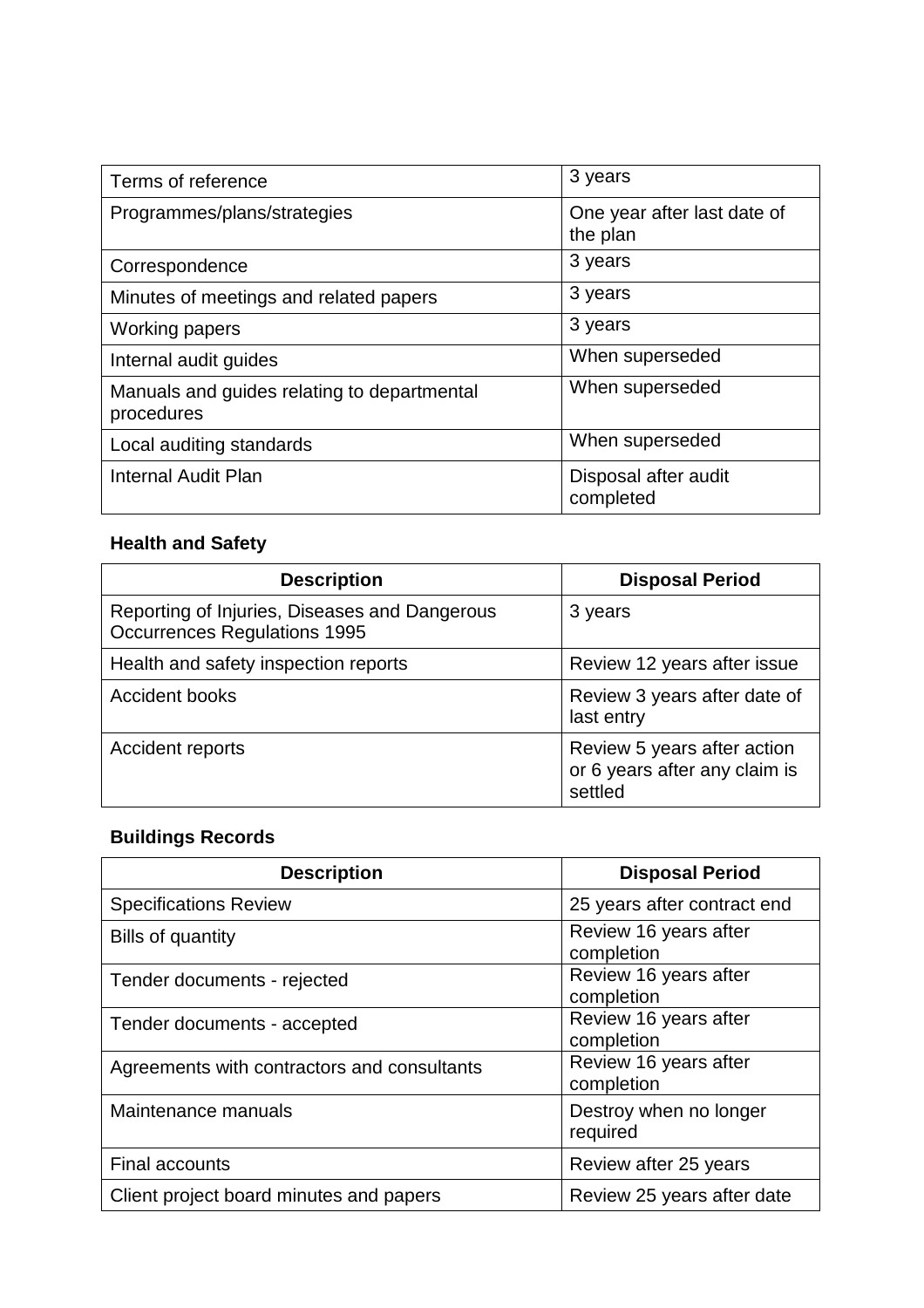|                                                                | of last paper                                                          |
|----------------------------------------------------------------|------------------------------------------------------------------------|
| Mechanical and electrical engineering records                  | Review 15 years after issue                                            |
| Fire precautions and services                                  | Review 10 years after issue                                            |
| Asbestos Inspections                                           | Review 40 years after issue                                            |
| Other specialist reports                                       | Review 10 years after issue                                            |
| Consultants and contractors drawings and associated<br>records | Review 16 years after<br>project completion                            |
| 'As built' or 'as installed ' drawings                         | Review 15 years after<br>settlement of contract                        |
| Maintenance schedules                                          | Review 16 years after<br>superseded                                    |
| Installation survey                                            | Review 16 years after date<br>of survey                                |
| Maintenance and Operational manuals                            | When equipment disposed<br>of, destroy or transfer to new<br>owner     |
| Maintenance contacts and related correspondence                | Review 12 years after end of<br>contract                               |
| Agenda, Minutes etc of meetings with contractors               | Review 5 years after date of<br>meeting                                |
| Subletting agreements                                          | Destroy 12 years after<br>termination                                  |
| Landlords' consent                                             | Destroy 16 years after<br>surrender, expiry or<br>termination of lease |
| Licences                                                       | Destroy 16 years after<br>surrender, expiry or<br>termination of lease |
| Test and statutory certificates                                | Destroy 12 years after expiry<br>or superseded                         |
| Fire certificates                                              | Destroy 12 years after expiry<br>or superseded                         |
| Consultant and contractors correspondence                      | Review 16 years after date<br>of last paper                            |
| Statutory authorities correspondence                           | Review 25 years after date<br>of last paper                            |
| Utility and communications companies<br>correspondence         | Review 16 years after date<br>of last paper                            |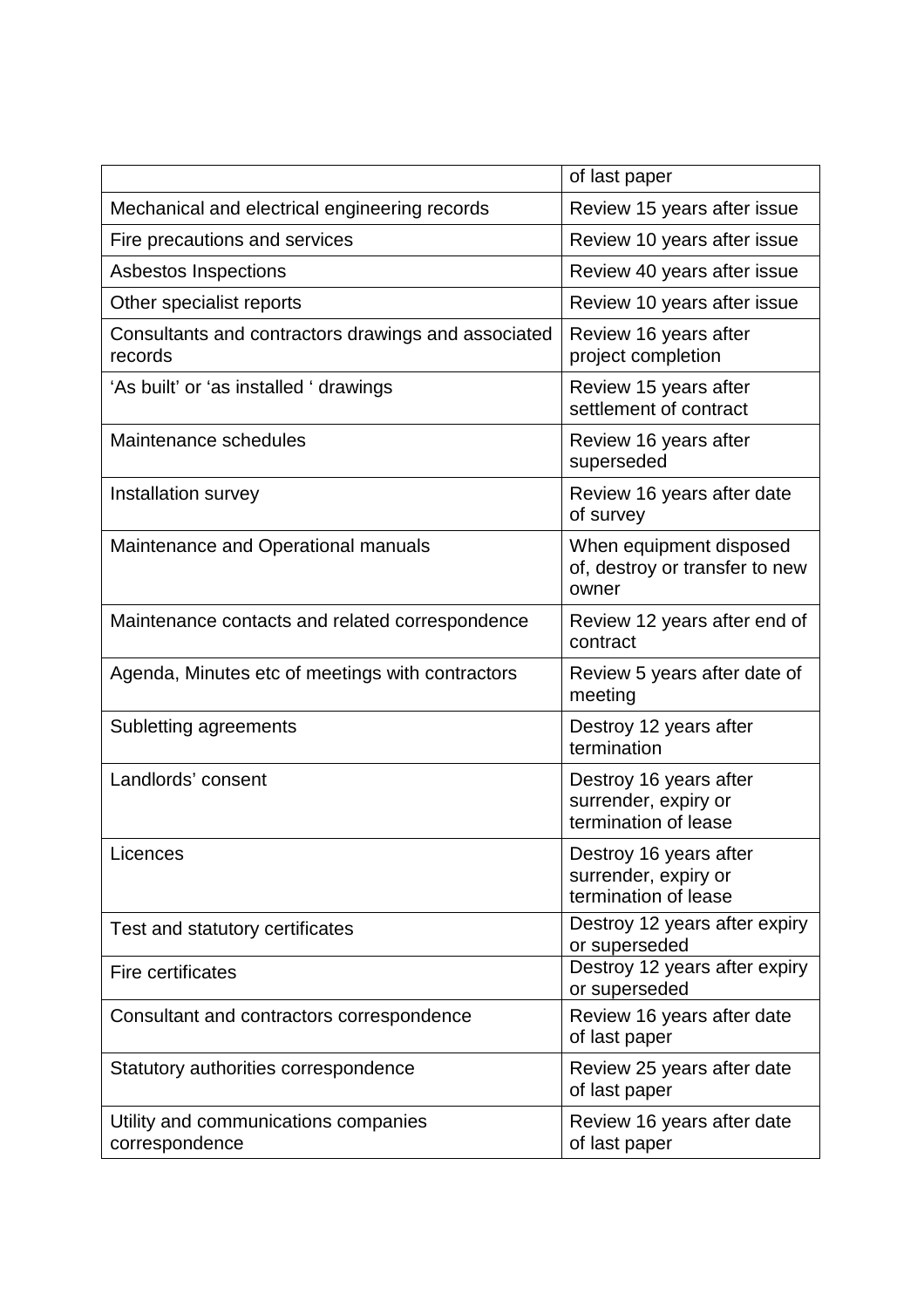# **Project Records**

| <b>Description</b>                              | <b>Disposal Period</b>                  |
|-------------------------------------------------|-----------------------------------------|
| Approved project proposals                      | 10 years after completion of<br>project |
| Rejected or deferred project proposals          | 6 years after completion of<br>project  |
| <b>Feasibility studies</b>                      | 10 years after completion of<br>project |
| Plans and specifications                        | 6 years after completion of<br>project  |
| Approved lists of contractors                   | When new list issued                    |
| <b>Tender Board</b>                             | At end of project                       |
| Tender board – working papers                   | 2 years after date of last<br>paper     |
| <b>Tender Board Minutes</b>                     | 10 years after completion of<br>project |
| Maps plans drawings and photographs             | 10 years after completion of<br>project |
| <b>Equipment and Supplies Documentation</b>     | 6 years after completion of<br>project  |
| <b>Project Board Minutes and correspondence</b> | 6 years after completion of<br>project  |
| Project reports, plans and charts               | 5 years after issues                    |
| <b>Product descriptions</b>                     | 6 years after completion of<br>project  |
| Project operating manuals                       | 6 years after completion of<br>project  |
| Miscellaneous project records                   | 2 years after completion of<br>project  |

# **Complaint Records**

| <b>Description</b>                | <b>Disposal Period</b> |
|-----------------------------------|------------------------|
| <b>Policy Statements</b>          | When superseded        |
| Case enquiries and correspondence | 6 years                |
| Register of complaints            | 10 years               |
| Review reports                    | 6 years                |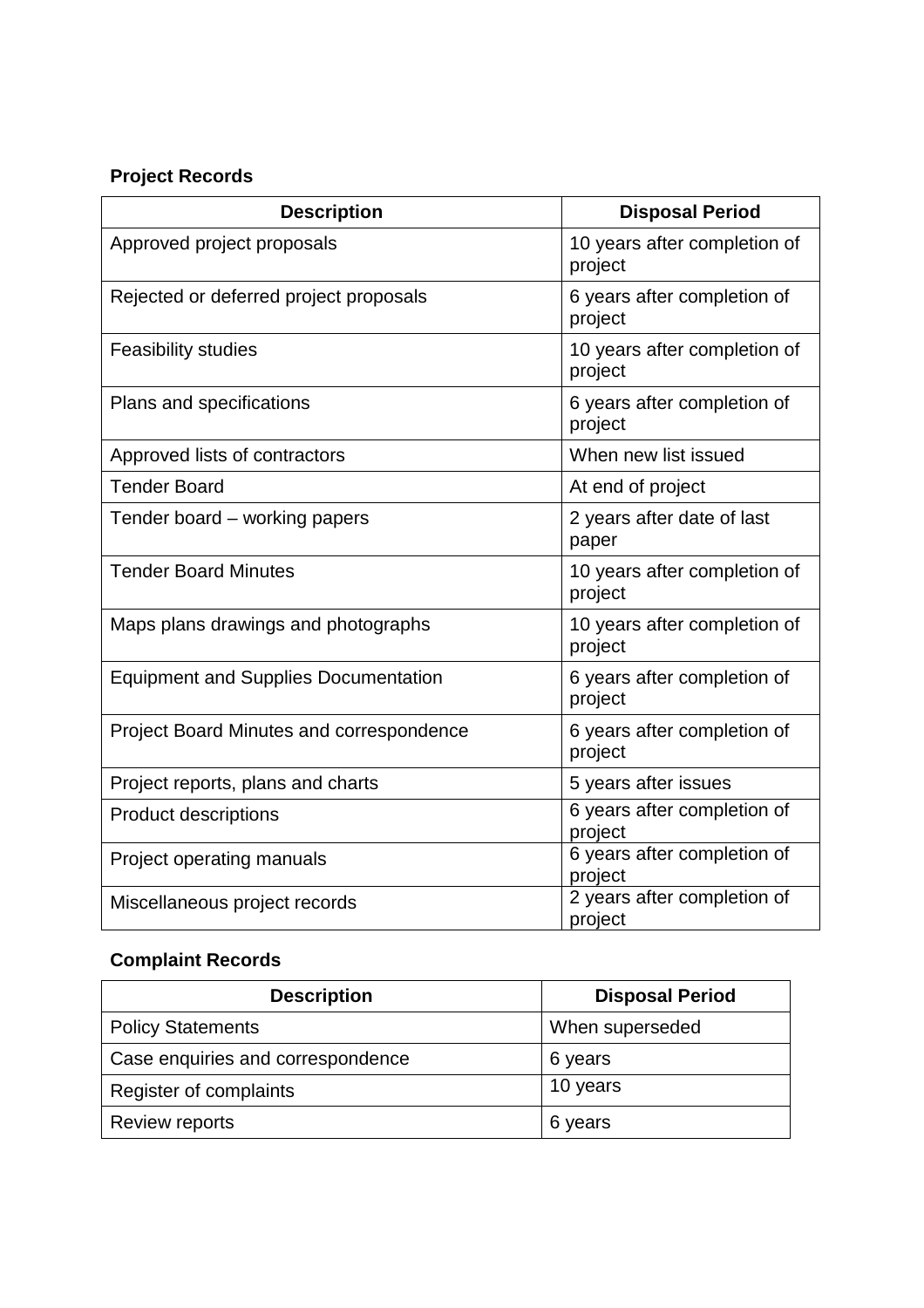### **Information Management Records**

| <b>Description</b>                                                                   | <b>Disposal Period</b>                                        |
|--------------------------------------------------------------------------------------|---------------------------------------------------------------|
| Records relating to the control of record keeping<br>systems                         | 5 years after system/policy<br>is superseded                  |
| Information about the number of FOIA requests<br>answered and their outcomes         | 10 years                                                      |
| Policy records and internal documents on<br>implementation and compliance with FOIA  | 5 years after policy or<br>procedures have been<br>superseded |
| Records relating to FOI requests including the<br>information subject to the request | 3 years after date of<br>request                              |
| Records relating to DPA requests including the<br>information subject to the request | 3 years after date of<br>request                              |
| Record Retention and Disposal policy                                                 | When superseded                                               |

### **Human Resources Records**

Retention periods are based on guidance published by the Chartered Institute of Personnel and Development (CIPD) for employee records. Where applicable, the retention periods set out below also apply to Partner records.

| <b>Description</b>                                                                    | <b>Disposal Period</b>                                                                                   |
|---------------------------------------------------------------------------------------|----------------------------------------------------------------------------------------------------------|
| Application forms, records and interview notes (for<br>unsuccessful candidates)       | 12 months                                                                                                |
| Application form and interview notes (for successful<br>candidate, to be scanned)     | 6 years after employment<br>ends                                                                         |
| HR handbook and policies                                                              | 50 years after being<br>superseded                                                                       |
| Pay and performance management framework and<br>relating documents                    | 50 years after being<br>superseded                                                                       |
| Records of Criminal Records Bureau (CRB) checks                                       | 6 months after check is<br>completed                                                                     |
| Parental leave records                                                                | 5 years from birth/adoption<br>of the child or 18 years if the<br>child receives disability<br>allowance |
| Employee contracts and other particulars of<br>employment                             | 6 years after employment<br>ends                                                                         |
| Job History - Consolidated record of employee's<br>whole career and supporting papers | 6 years after employment<br>ends                                                                         |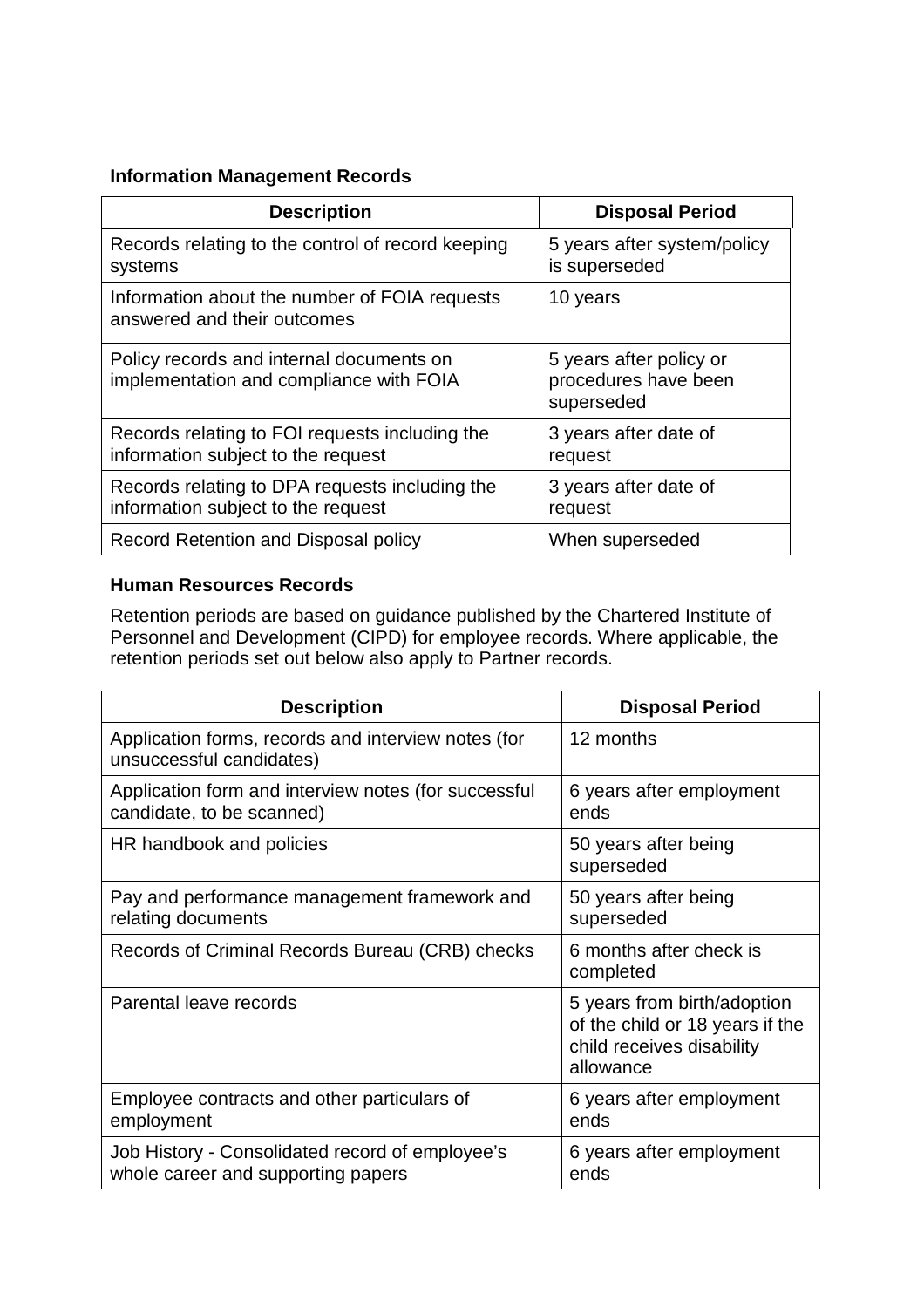| Qualifications and references                                                              | 6 years after employment<br>ends                                                                   |
|--------------------------------------------------------------------------------------------|----------------------------------------------------------------------------------------------------|
| Annual assessment reports                                                                  | 6 years after employment<br>ends                                                                   |
| <b>Training history</b>                                                                    | 6 years after employment<br>ends                                                                   |
| Annual leave records                                                                       | 6 years after employment<br>ends                                                                   |
| Job applications                                                                           | 6 years after employment<br>ends                                                                   |
| Recruitment, appointment or promotion selection<br>papers                                  | 6 years after employment<br>ends                                                                   |
| <b>Health Declaration</b>                                                                  | 6 years after employment<br>ends                                                                   |
| Health referrals and reports                                                               | 6 years after employment<br>ends                                                                   |
| Papers relating to any injuries on duty                                                    | 6 years after employment<br>ends                                                                   |
| Medical/Self Certificates - unrelated to industrial<br>injury and Statutory Sick Pay forms | 6 years after employment<br>ends                                                                   |
| Unpaid leave periods                                                                       | 6 years after employment<br>ends                                                                   |
| Resignation, termination and retirement letters                                            | 6 years after employment<br>ends                                                                   |
| Authorisation of deputising or substitution allowances                                     | 6 years after employment<br>ends                                                                   |
| Season ticket loans                                                                        | 6 years after employment<br>ends                                                                   |
| <b>Bank details</b>                                                                        | 6 years after employment<br>ends                                                                   |
| Pension records                                                                            | 6 years after employment<br>ends                                                                   |
| <b>Executive Management Team records</b>                                                   | Permanently for historical<br>purposes                                                             |
| Key documents related to major employee issues<br>e.g. gross misconduct, fraud             | 50 years after employment<br>ends to ensure that the<br>individual concerned is not<br>re-employed |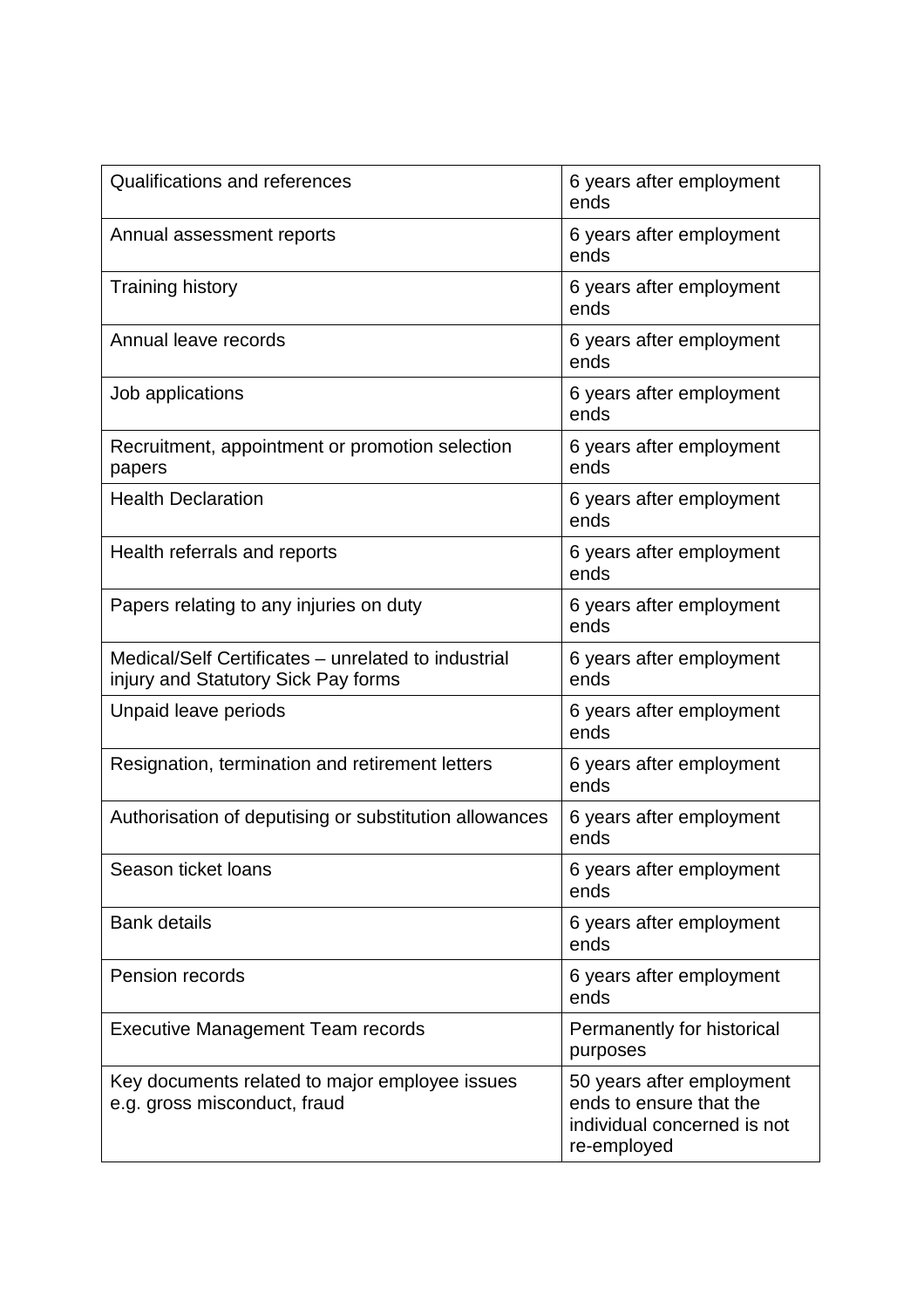A summary of basic leaver information (start date, leaving date, leaving reason, etc.) based on ACAS guidance, will be retained permanently in electronic format for historical purposes.

#### **Communications Records**

| <b>Description</b>                      | <b>Disposal Period</b>    |
|-----------------------------------------|---------------------------|
| Press releases                          | 7 years                   |
| Press conference reports/previews       | 3 years                   |
| Press report digests                    | 7 years                   |
| Correspondence with media               | 7 years                   |
| Policy and administrative records       | 25 years after superseded |
| Handbooks and guides to media relations | Destroy when superseded   |
| Image library                           | When no longer required   |
| Brochures and guides                    | 3 years                   |
| Presentations                           | 3 years                   |
| Survey results (Ipsos MORI)             | When no longer required   |

# **Policy & Standards records**

| <b>Description</b>                                        | <b>Disposal Period</b>   |
|-----------------------------------------------------------|--------------------------|
| <b>Consultation documents</b>                             | Life of the organisation |
| <b>Consultation responses</b>                             | Life of the organisation |
| External facing Policy documents - Standards              | Life of the organisation |
| HCPC's responses to other organisation's<br>consultations | Life of the organisation |
| Correspondence                                            | 7 years                  |
| Project specific documentation                            | 7 years                  |
| Presentations                                             | 3 years                  |

# **Registration records**

| <b>Description</b>                                                                                                                                                                   | <b>Disposal Period</b> |
|--------------------------------------------------------------------------------------------------------------------------------------------------------------------------------------|------------------------|
| Consolidated registration record comprising<br>application, readmission, renewal forms and all<br>registration related correspondence, including<br>name, date of birth and address. | Until age 107          |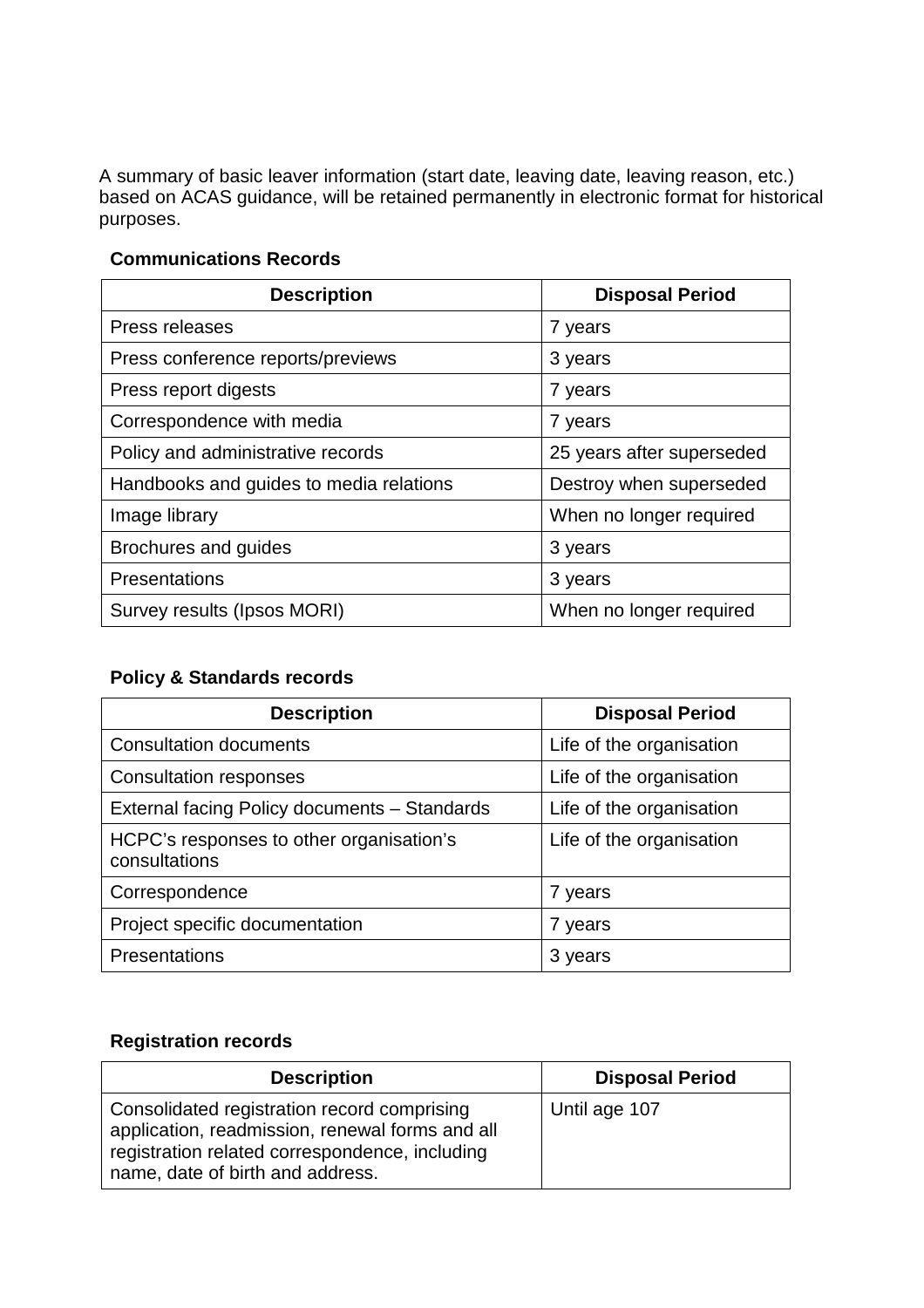| List of persons successfully completing approved<br>qualifications                             | Life of the organisation |
|------------------------------------------------------------------------------------------------|--------------------------|
| History of payments (not including bank details)                                               | Life of the organisation |
| Datasets derived from registration records prior to<br>destruction with personal data removed. | Life of the organisation |
| Recordings of telephone conversations                                                          | 3 months                 |

# **Education records**

| <b>Description</b>                                           | <b>Disposal Period</b>             |
|--------------------------------------------------------------|------------------------------------|
| List of currently approved programmes                        | Life of the organisation           |
| List of historically approved programmes                     | Life of the organisation           |
| Education provider quality assurance documents               | 6 years after programme<br>closure |
| Visitor reports                                              | Life of the organisation           |
| Programme approval decision records and<br>correspondence    | Life of the organisation           |
| Education provider complaint documentation                   | 6 years after programme<br>closure |
| <b>Education electronic newsletter "Education</b><br>Update" | 10 years                           |
| Education provider contact details                           | Destroyed when<br>superseded       |
| Quality assurance planning and implementation<br>records     | 10 years                           |
| <b>Education presentations</b>                               | 10 years                           |
| Workforce management records                                 | 10 years                           |
| Work plans                                                   | Life of the organisation           |

# **IT records**

| <b>Description</b> | <b>Disposal Period</b> |
|--------------------|------------------------|
| Back up to tape    | 2 years                |

# **Business process improvement records**

| <b>Description</b>      | <b>Disposal Period</b> |
|-------------------------|------------------------|
| Disaster recovery plans | When superseded        |